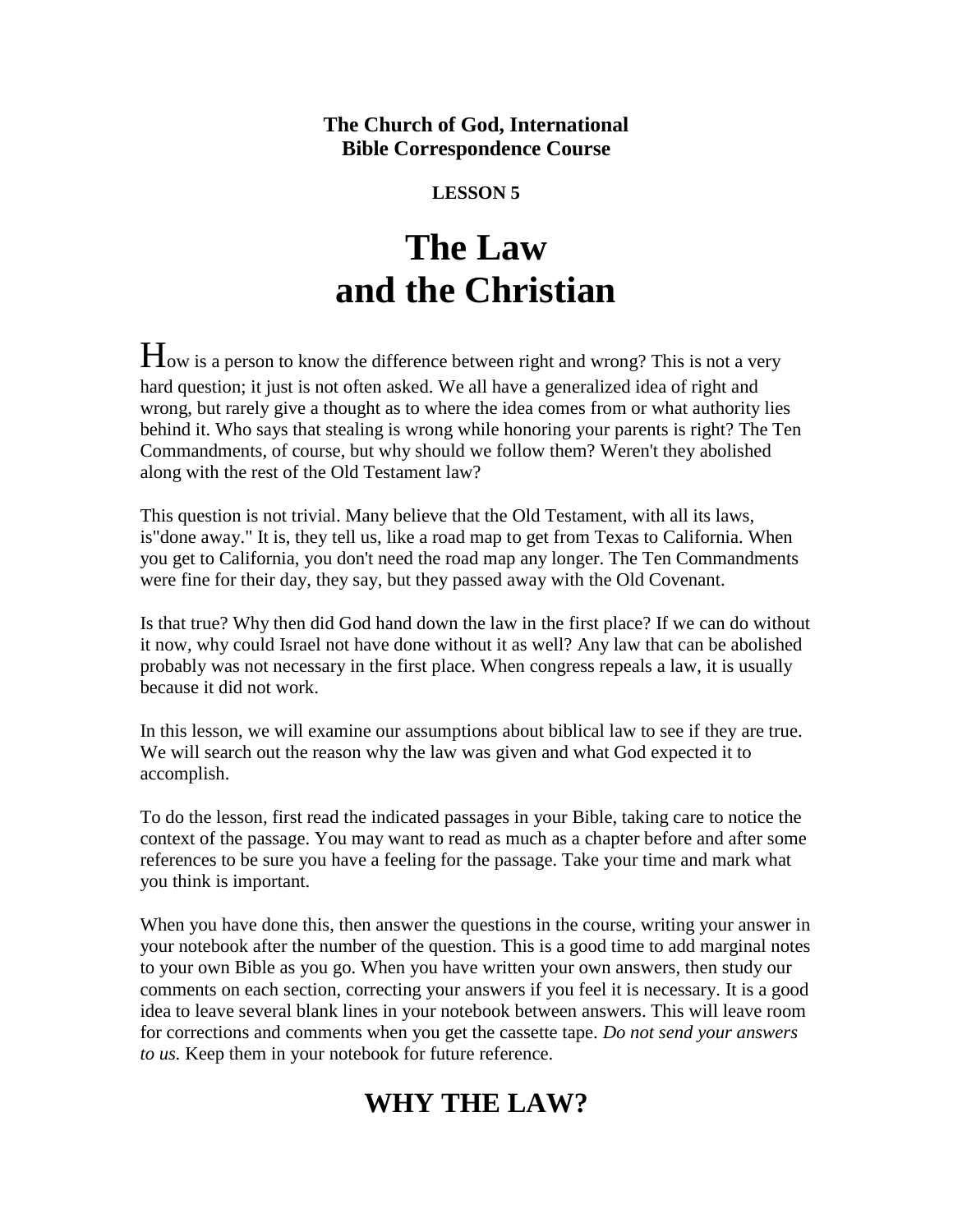# **Psalm 119**

1. If a young man wanted to live a clean life, to what standard might he look? (verse 9)

2. To what end might a man memorize portions of Scripture? (verse 11)

3. How many synonyms for law (or kinds of law) can you find in this chapter? Make a list of them, and leave a space for definition of them later.

4. Where did the Psalmist customarily go for advice and counsel? (verse 24)

5. Can sin, lying for example, become a way of life? (verse 29)

6. Is there an alternate way of life? What is it called? (verses 30-33)

7. Is there a way to achieve liberty? What is it? (verse 45)

8. What is the relationship between"going astray" and being afflicted? (verses 67,71)

9. To what end might God afflict or chastise a man? (verse 71; see also Hebrews 12:6-11)

10. Can a man depend on God's commandments to steer him right? (verse 86)

11. How long can God's Word be expected to last? (verse 89)

12. How might a man become wiser than his enemies? (verse 98)

Note: It should be plain by now that the law of God in all of its parts is a rich source of wisdom and knowledge. Why would God abolish something that was designed to convey basic wisdom? How could such a law become obsolete? Can we say that modern man has no need of all the things the Psalmist received from the law?

13. Many people consider the law of God to be a burden. Why did the Psalmist say that these words were as sweet as honey to him? (verses 103,104)

14. When a man walks in darkness, how can he find light for his way? (verse 105)

15. Would men ever attempt to make void the law of God? (verse 126)

16. What is there to divide right from wrong? Is there a"false way"? (verse 128)

17. How long will God's law last? (verses 142-144,152,160)

Note: Many of the Psalms are laid out in couplets. A couplet is two parallel statements that say the same thing in different ways. Coupled this way,"thy righteousness" is synonymous with"thy law." We will also see righteousness defined as"all thy commandments."

18. What is the biblical basis of"righteousness"? (verse 172) Make a special note of this, because it will be important when we come to several New Testament passages.

# **Deuteronomy 5:1-33**

19. Who was it that wrote the Ten Commandments? What was His name?

20. Did the people make any promises to God relative to the law?

21. Did God think they would be able to fulfill their promise? (verses 28,29)

22. What did God say would be the result of Israel keeping the law? (verses 29,33)

23. Is there any reason to believe that the results of keeping these commandments would be any different today?

#### **Psalms 19:7-14**

24. Can the law play any role in converting a person?

Note: We all know the law cannot justify a man or grant salvation. But conversion is merely a change. The question here is whether the law can effect change in man's life. Note in this passage the use of parallelism. Verses 7, 8, and 9 are couplets--that is, two statements coupled together which make the same point in different words with parallel sentence structure.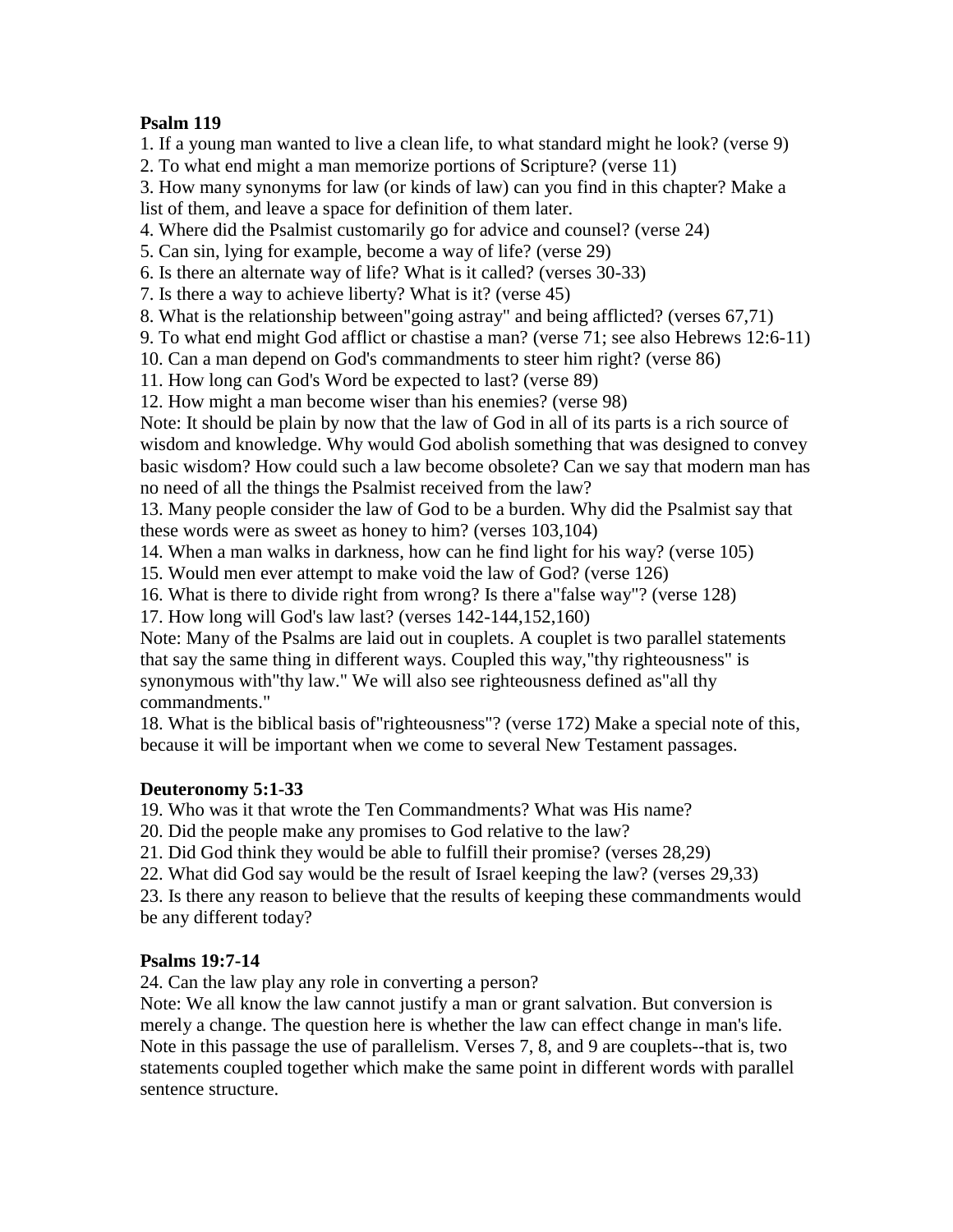25. In this passage are listed several different results from keeping the law of Jehovah in one of its forms or another. See how many of these results you can list.

26. Considering the purpose of the law in all of its forms (laws, commandments, statutes, judgments), can you think of any reason why it should be abolished? Can you think of any reason why it should be considered obsolete?

27. Are there any different levels of sin suggested here?

Note: It is true that if you have broken one commandment you are guilty of all, but it runs counter to reason to suppose that all sins are the same. The word *presumptuous* from the Hebrew means arrogant, proud, or insolent. Not all sin is committed in this spirit--some are committed in ignorance or weakness. If there is a"great transgression" (verse 13), then there must be transgressions that are not so great.

# **Matthew 22:34-40**

28. What is the first great commandment?

29. What is the second great commandment?

30. What is the relationship of these two great commandments to the rest of the law? Note: In saying that"all the law" hangs on these two great laws, Jesus established the basis of the law. The law is rooted in the love of God and the love of neighbor. It grows out of the way things are--out of nature. There is human nature and there is a divine nature. Part of the law teaches man how to love his neighbor, while the rest teaches him how to love God.

31. Could a law rooted in the nature of things be readily abolished?

#### **Leviticus 7:22-25**

- 32. What possible reason could God have had for prohibiting the eating of fat?
- 33. Was there any discipline connected with this law?
- 34. When we eat fat, do we in any way harm God?

Note: God did not bother to tell the Israelites that eating fat would clog their arteries. They would have asked,"Lord, what is an artery?" He simply told them not to eat it and warned of discipline if they did. It is not dissimilar to some parental warnings to children- -"Because I told you so," comes to mind.

This law serves as a good illustration of the idea behind law in general. Many people tacitly accept an"arbitrary God" theory--that is to say that God arbitrarily made this act wrong and that act right. They assume that an act is not intrinsically wrong, but is wrong merely because"God said so." This theory allows that God could just as easily have said,"Thou shalt commit adultery," and we all could have had a lot more fun.

But what if it is the other way around? What if the reason God said an act is wrong is because it really is wrong? It is wrong because it hurts someone. It is wrong to eat fat, not because it shortens God's life, but because it shortens yours.

Many assume that the law came into existence with Moses and ended with Jesus Christ. Is that true?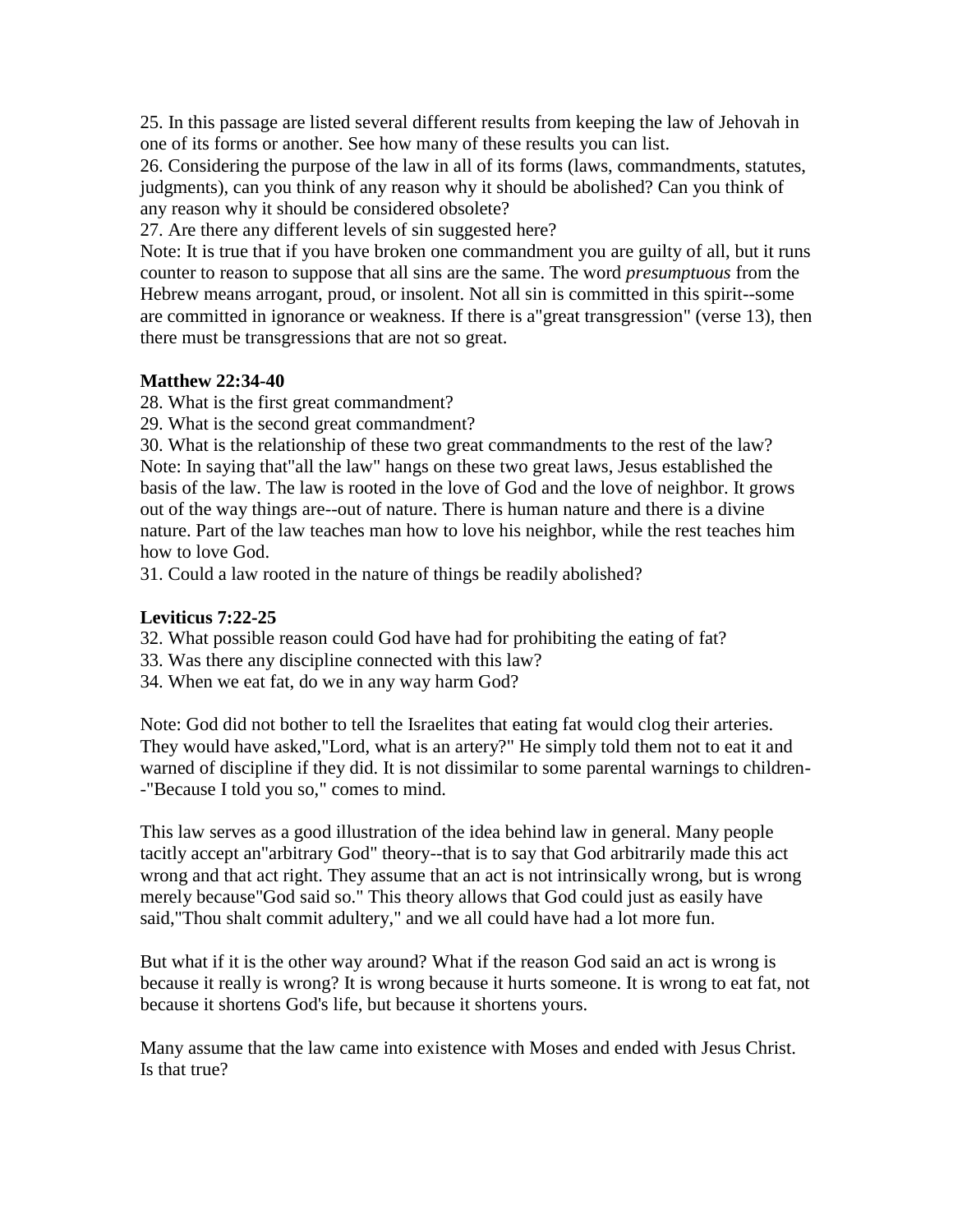# **THE LAW BEFORE MOSES**

#### **Genesis 4:1-12**

- 35. What is sin? (I John 3:4)
- 36. Did Cain commit sin? Was there then a law?
- 37. Was there a law regulating offerings?
- 38. What was done with the fat of the offering? Was it eaten?
- 39. Was it a sin to commit murder?
- 40. Can there be transgression without law? (Romans 4:15)
- 41. Was sin imputed to Cain?
- 42. Can sin be imputed when there is no law? (Romans 5:12-14)
- 43. Was there a law against whatever they were doing in Sodom and Gomorrah? (Genesis 18:20)
- 44. Was there a law in Abraham's day against taking another man's wife? (Genesis 20:1- 9)
- 45. Was adultery a sin in Joseph's day? (Genesis 39:1-9)
- 46. Was there a complete set of known laws in Abraham's day? (Genesis 26:5)
- 47. Did the law of God, then, exist before Moses?
- Why then do men call it the law of Moses? What role does Moses play in all this?

# **Deuteronomy 31:22-27**

- 48. Who wrote the words of the law into a book?
- 49. Who actually wrote the Ten Commandments? (Exodus 31:18; see also Exodus 32:16)
- 50. Is there another term for the Law of Moses? (Psalm 19:7; Psalm 119:1)
- 51. Did the"Law of Jehovah" involve ceremonies? (I Chronicles 16:40)
- 52. Did the Law of Moses involve ceremonies? (II Chronicles 30:16)

Note: The"Law of Moses" and"the Law of Jehovah" are for all practical purposes synonyms. The law that Moses wrote in the book was the law that Jehovah gave him. All Moses did was to codify existing law and to convey the specific application of those laws to the community of Israel. The"Law of Moses," then refers to that particular codification or organization of the law that was done under Moses' administration.

# **Romans 5:12-14**

- 53. Who was the one man by whom sin entered the world?
- 54. What is sin? (I John 3:4)
- 55. When did this happen?
- 56. What law or rule was broken?
- 57. What causes death to"pass upon" all men?
- 58. When Paul uses the phrase,"until the law," to what time period is he referring?
- 59. What causes or allows"death to reign"?
- 60. We know there was sin before Moses, because Adam sinned. Were there other kinds of sin?
- 61. Can death pass upon a man when sin is not imputed?
- 62. Can sin be imputed to man when there is no law?
- 63. Can we say then that there was a full blown set of laws in existence long before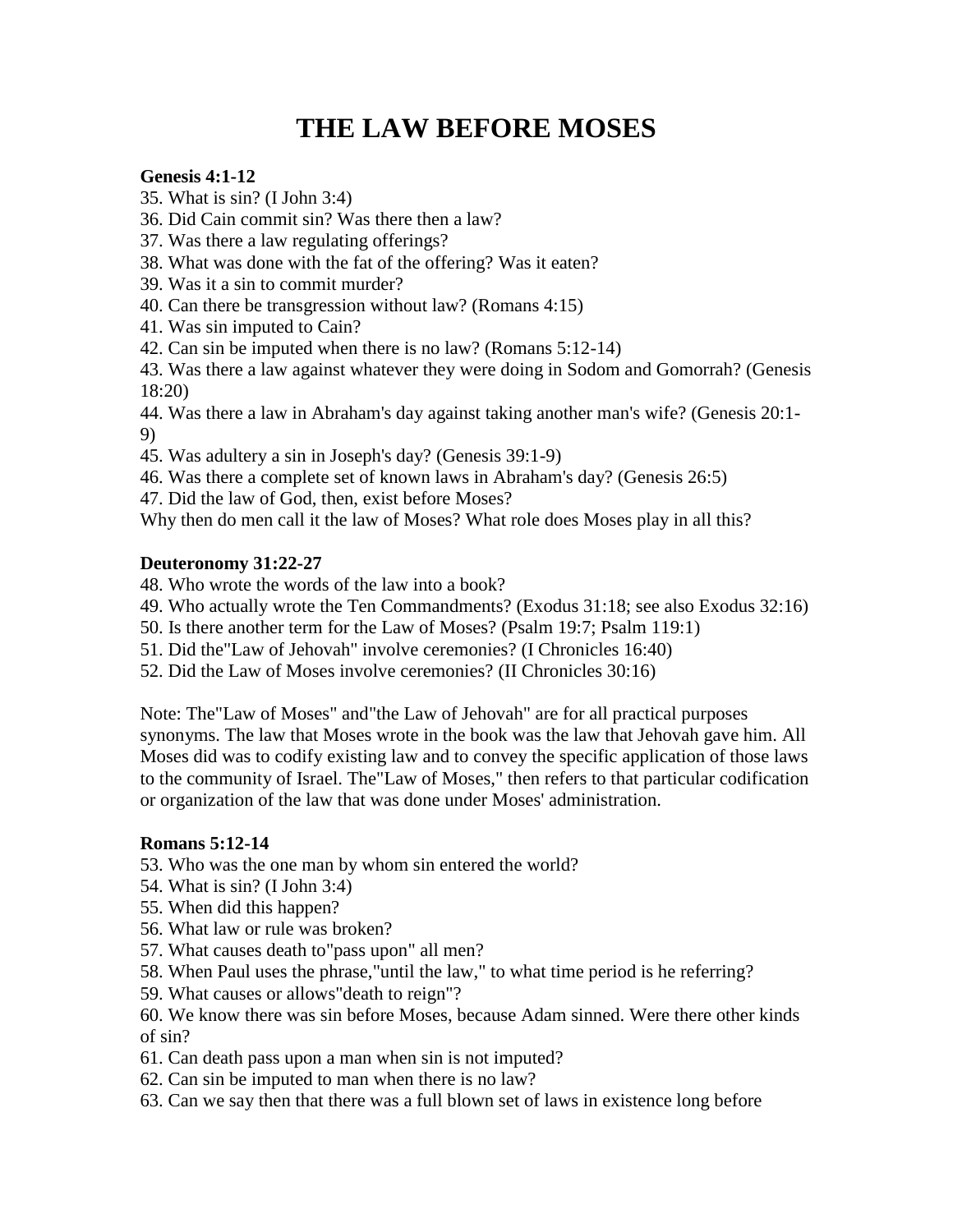Moses came on the scene?

64. Why should we conclude that those laws were very different from the laws given to Moses?

Note: As long as we are in Romans and reading Paul, it might be useful to examine what he has to say about the purpose of the law. According to Peter, Paul has written some things that are hard to be understood (II Peter 3:16), so be forewarned and read Paul carefully and without jumping to conclusions.

#### **Romans 3:19-31**

65. Who, according to Paul, is"under the law"? (verse 19)

- 66. To whom does the law speak?
- 67. Why does the law speak?
- 68. Who, on the whole, is affected by the speaking of the law?

69. Would you say, then, that it is only the Jews who are under the law, or is the whole world in that condition?

70. Is it possible to be justified by the deeds of the law?

71. What is the purpose of the law, if not justification? (verse 20)

72. What does Paul mean by"the righteousness of God"? (verse 21. Compare the first clause of verse 21 with the first clause of verse 20 keeping parallelism in mind.)

73. How is the"righteousness of God" achieved? (verse 22)

- 74. How is"justification" achieved? (verse 24)
- 75. What is the relationship between"the righteousness of God" and"justification"?

76. Do you find a working definition of"justification" in this passage? (see especially verse 25)

77. What role does the law play in justification?

78. Was there a different mode of justification for Gentiles from that of Jews?

79. Since the law is not efficacious for justification, is the law then made void or done away? (verse 31)

Note: A working definition of justification is"the remission of sins that are past." If you can keep this definition in mind as you read Paul's epistles, you will have gone a long way in clearing up the confusion Peter noted. Also bear in mind that Paul's conflict with Judaizers was with those who taught that the law was instrumental in justification. It was not a question of whether they should keep the law, but whether the law justified them or made them righteous before God

#### . **Romans 4:1-15**

80. Was there a different means of justification in the Old Testament from the new?

81. Was Abraham made righteous (justified) by the deeds of the law?

82. Can justification ever be something that God owes us because we have carried out certain works? Was it so for Abraham?

83. What is involved in"imputing righteousness? (verses 6,7)

84. Did circumcision play any role in Abraham's justification? Was it efficacious or even conditional to his justification?

85. Why did God make it a point to justify Abraham before circumcision? (verses 11,12)